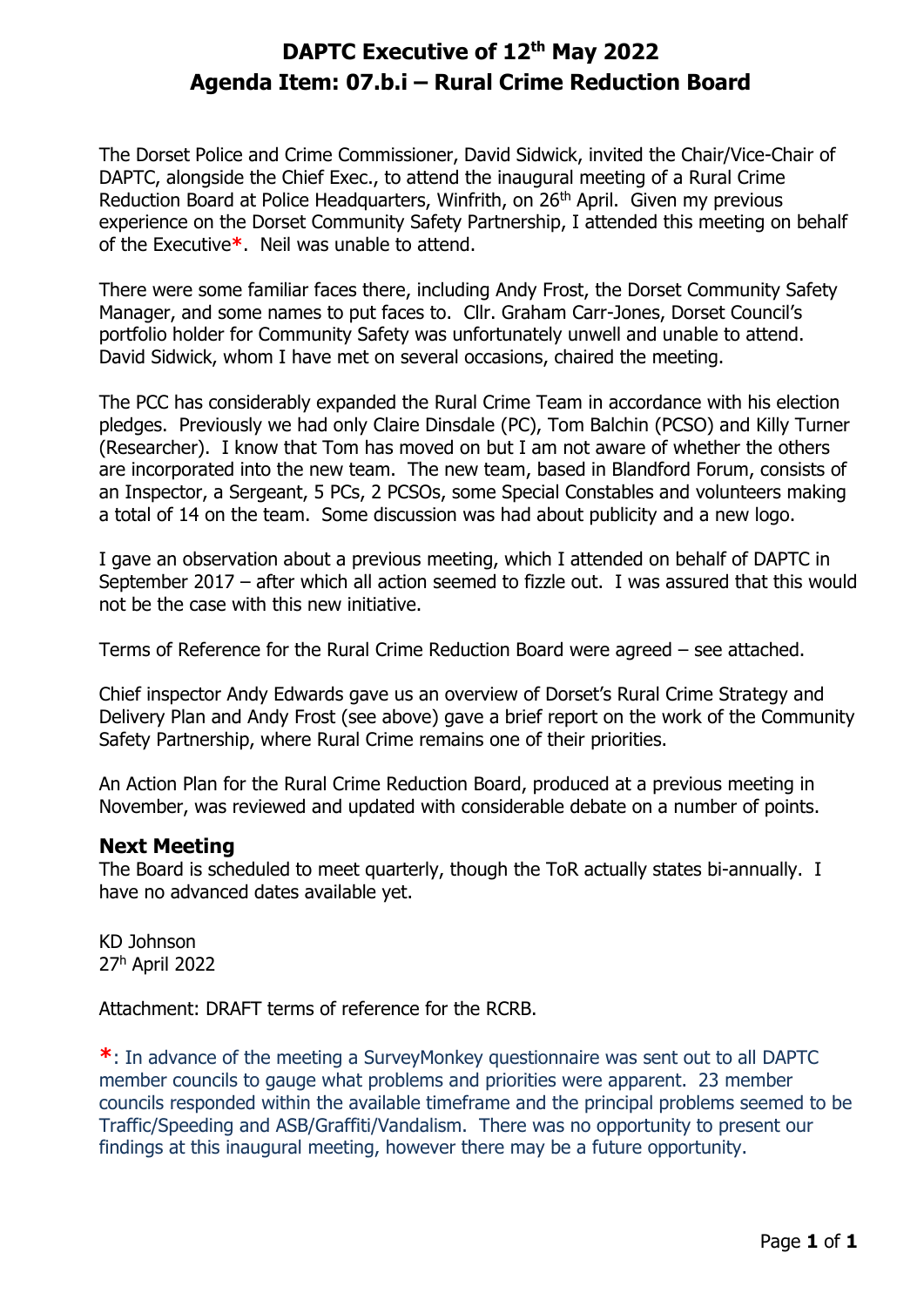

# **Rural Crime Reduction Board**

## *DRAFT* **Terms of Reference - April 2022**

#### **Aim and Objective**

The **aim** of the Rural Crime Reduction Board (RCRB) is to make Dorset the safest County and lead the way in preventing and reducing rural crime. Introducing a Rural Crime Reduction Board, in partnership with rural communities, is to ensure their concerns and issues are understood and to drive improvement in this area including:

- Improve communication and engagement, and crime reporting, within rural communities
- Prevent rural crime, including rural theft, wildlife crime, fly tipping, and related organised crime
- Strengthen rural watch schemes and implement a grant scheme

#### **Purpose**

The purpose of this Board is to oversee the delivery of the key actions to implement Priority 4: to Fight Rural Crime, in the Police and Crime Plan 2021-2029. The RCRB will ensure integration with the work of other strategic partnerships, boards and groups - so that there is clarity of responsibilities between them, and all key priorities are addressed (see Governance below). This will include to:

- Influence and develop strategic themes and projects to tackle rural crime issues
- Support development of plans focussing on prevention, intelligence, and enforcement
- Identify high priority rural crime issues and subsequently prioritising these issues for Board activity - through the delivery of a RCRB Action Plan

#### **Membership**

- Police and Crime Commissioner (PCC)/Office of the Police and Crime Commissioner (OPCC)
- Dorset Police Chief Inspector level
- Dorset CSP Chair Cllr Graham Carr-Jones
- Dorset Council Lead Officer for Community Safety
- Dorset Council Waste Enforcement Lead
- Dorset CSP's Rural Crime Partnership Coordination Group
- Environment Agency
- Natural England
- Gamekeeper
- Dorset Association of Town and Parish Councils (DATPC) Chief Exec and Chair or Vice-Chair
- Tim Merry Farm Manager, West Knighton
- Young Farmers Association / Group
- NFU
- CLA
- Kingston Maurward College
- Cornish Mutual
- **NFU Mutual**
- Revd Richard Kirlew Rural Officer for Diocese of Salisbury
- Pat Halliday Association of Dorset Watches (ADW)
- Nick Viney Coordinator for Dorset Farming Community Network (FCN)